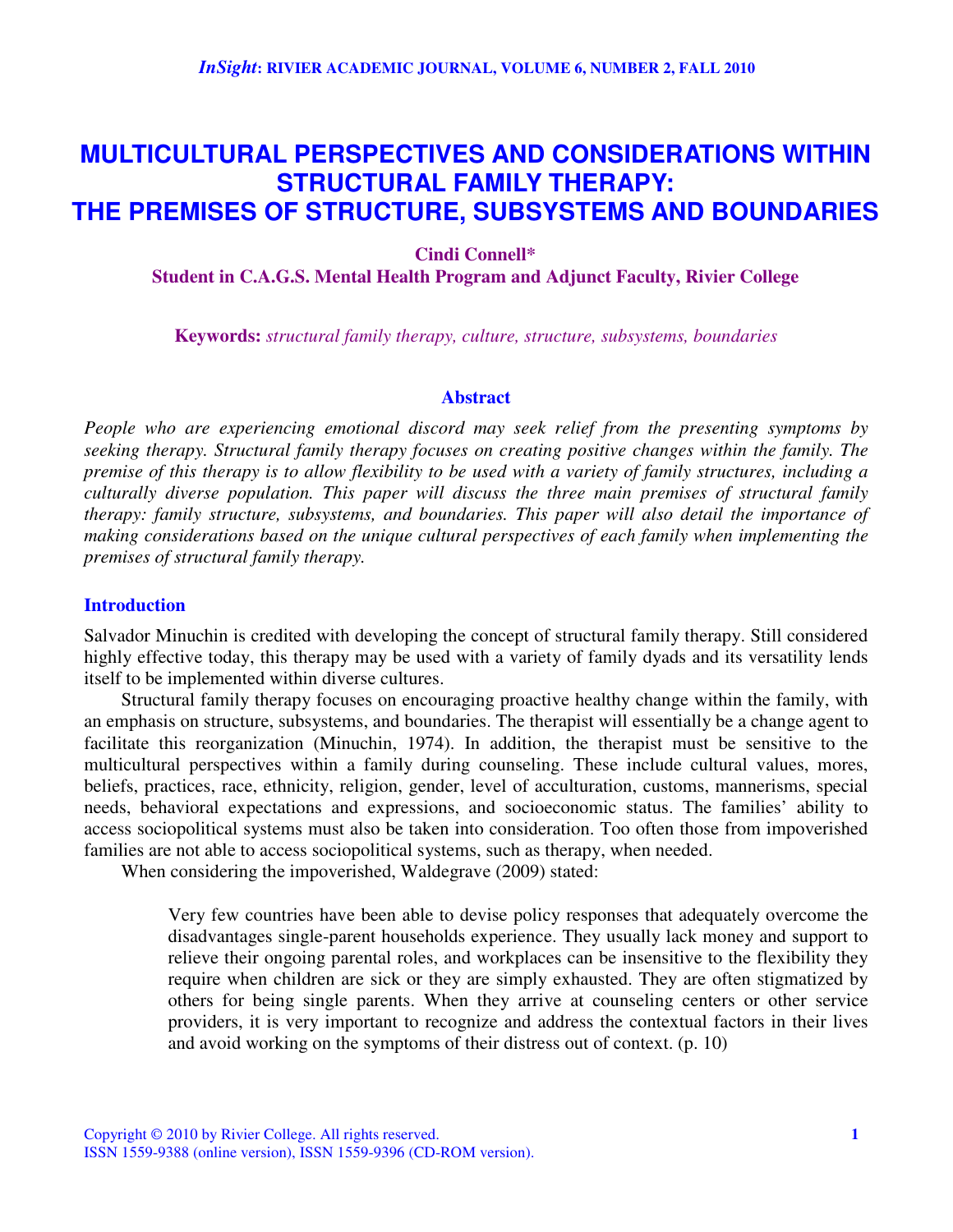It is imperative for the clinician to assess the effect of how living in a low socioeconomic status may have impacted the client's life, and to what extent it has manifested and prolonged symptoms. The culturally sensitive therapist must address such cultural perspectives in conjunction with the three basic premises within in structural family therapy: family structure, subsystems, and boundaries (Gladding, 2007).

## **Structure**

Whether the members recognize it or not, every family has a structure; this structure is greatly influenced by cultural beliefs. One goal for the therapist is to determine what the structure is, and then decide whether it is problematic for the family. According to Minuchin (1974), "Family structure is the invisible set of functional demands that organizes the ways in which family members interact" (p. 51). Additionally, Gladding (2007) suggested:

> In some families, structure is well organized in a hierarchical pattern, and members easily relate to one another. In other, there is little structure and few arrangements are provided by which family members can easily and meaningfully interact. (p. 203)

The essence of family structure is greatly influenced by culture; it defines the role of men and women, children, and it also creates cross-generational influences unique to every family. In using this example of Asian American families, Brooks (2008) suggested:

> Families are organized with fathers as the figures in control and the mothers are subordinate to them. Mothers, however, take compete charge of the children, and so from a child's point of view, mothers appear to be authority figures as well. Children are obligated to respect and obey these authoritative figures. (p. 103)

# **Considerations**

To ignore or be ignorant of cultural perspectives as they relate to the family's structure, is to devalue ethnic and ethical guidelines, offend the family, individual members, or it may exacerbate the original issue that brought them to therapy (Waldegrave, 2009). Some considerations a therapist must make with reference to structure are: How does culture dictate the structure of each family? What is the level of each family member's acculturation? What additional cultural considerations must be addressed to be effective and culturally sensitive to the family? What change needs to occur for greater functionality? Once the clinician has analyzed the cultural nuances within the family structure, the therapeutic techniques must be reflective of this knowledge. It is then imperative that the clinician counsel with sensitivity and acceptance of the cultural norms. Further, Navarre (1998) suggested that, "Consequently, the nurse {clinician or doctor} should consider each individual family member's unique history and cultural values before entering into a contract with them" (p. 557). Therefore, the clinician needs to know how the family as a system is structured, how each member of the family defines him or her self within the structure, and what influence the culture has on the individuals as well as the family system.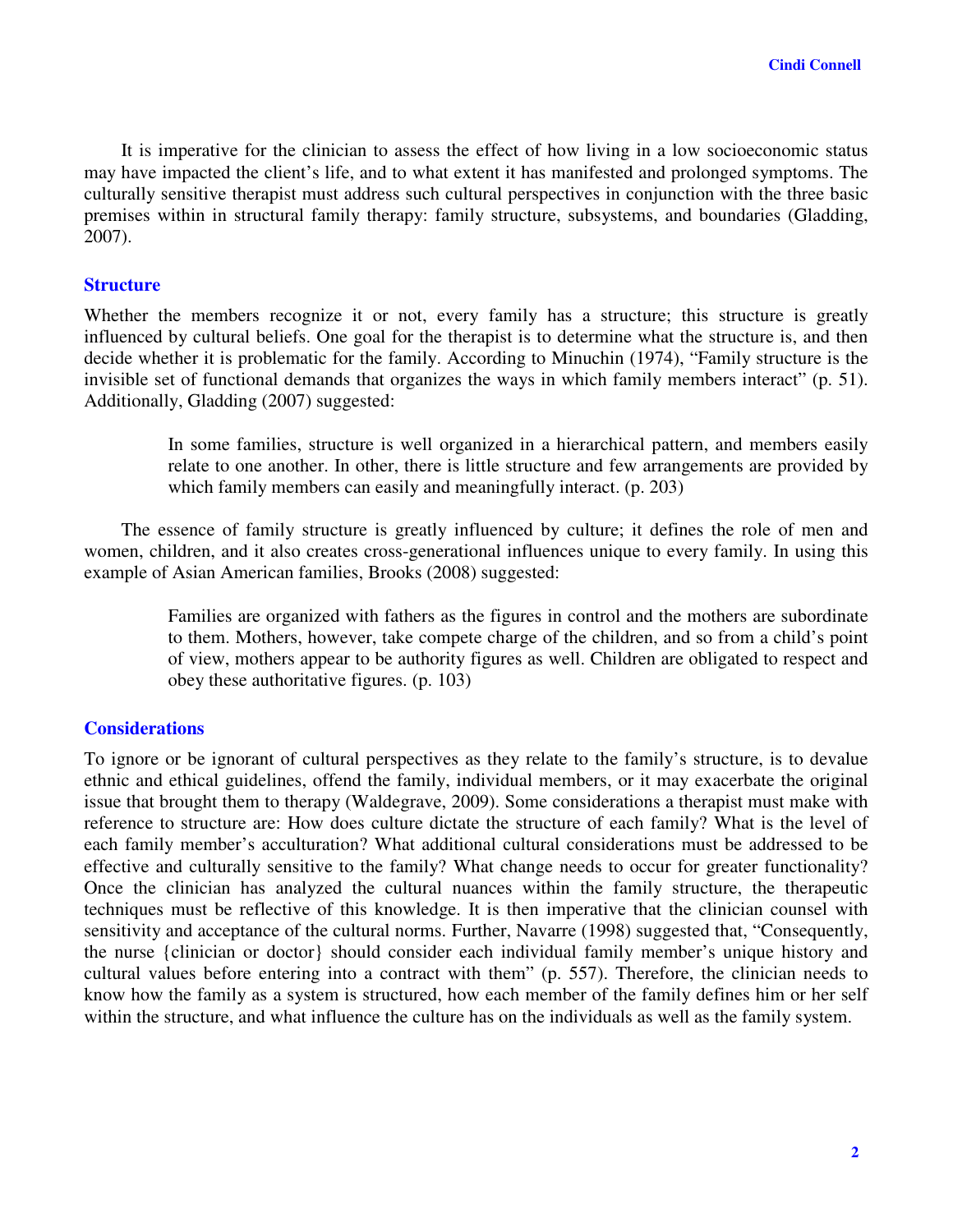## **Subsystems**

According to Gladding (2007), the second important component to structural family therapy is subsystems, including spousal, parental, and sibling subsystems. Minuchin (1974) stated that every family not only has a structure, but they each have subsystems as well. The actively involved clinician in structured family therapy must determine what the subsystems are, whether they are functional or dysfunctional, and what influence cultural beliefs within the family have on these subsystems. According to Minuchin:

> Individuals are subsystems within a family. Dyads such as husband-wife or mother-child can be subsystems. Subsystems can be formed by generation, by sex, by interest or by function. Each individual belongs to different subsystems, which he has different levels of power and where he learns to differentiated skills. (p. 82)

These systems will vary depending on the family dyad. For example, a family spousal subsystem may be limited or absent by having one parent; additionally, step, blended, adoptive and other 'nontraditional' families will have subsystems as well. Within each family configuration, each subsystem may be healthy or dysfunctional. However, it is the family's culture that may define and shape these subsystems. According to DelCampo and Soto-Fulp (1994):

> There is often a rigid boundary surrounding the extended family system and diffuse boundaries surrounding individual subsystems within the traditional extended Mexican-American family. The family is usually very child-focused. The parent-child subsystem is greatly emphasized, surpassing the importance of the spousal subsystem. Parents typically expect children to obey them unquestioning. (p. 351)

## **Flex**

The clinician must flex to the family's cultural values in order to effectively understand and treat them therapeutically. A clinician who is rigid and insistent that the family in therapy forms 'typical' subsystems, or subsystems in alliance with the dominate culture, is one who lacks empathy and a genuine concern for the family's emotional health; having an understanding of one's own cultural awareness is also imperative (DelCampo and Soto-Fulp, 1994). This will help to dispel prejudices, stereotypes, and biases before treatment begins. It is imperative that the clinician recognizes any prejudices and or stereotypes he or she may have before entering into a therapeutic alliance with a family in order to create a safe and effective counseling session. Many times clients stop seeking therapy because they are experiencing a level of prejudice by the clinician. This is oppressive for the client, and unfortunately, he/she may not seek therapy again.

As Waldegrave (2009) suggested:

However, for many of the cultural communities within Western countries, and for most cultures internationally, collective notions of family and groups of families' wellbeing are favored over individual ones. If, for example, you come from a communal or extended family culture to some form of therapy because of traumatic experiences you may have endured, questions that encourage individual family members to expose their personal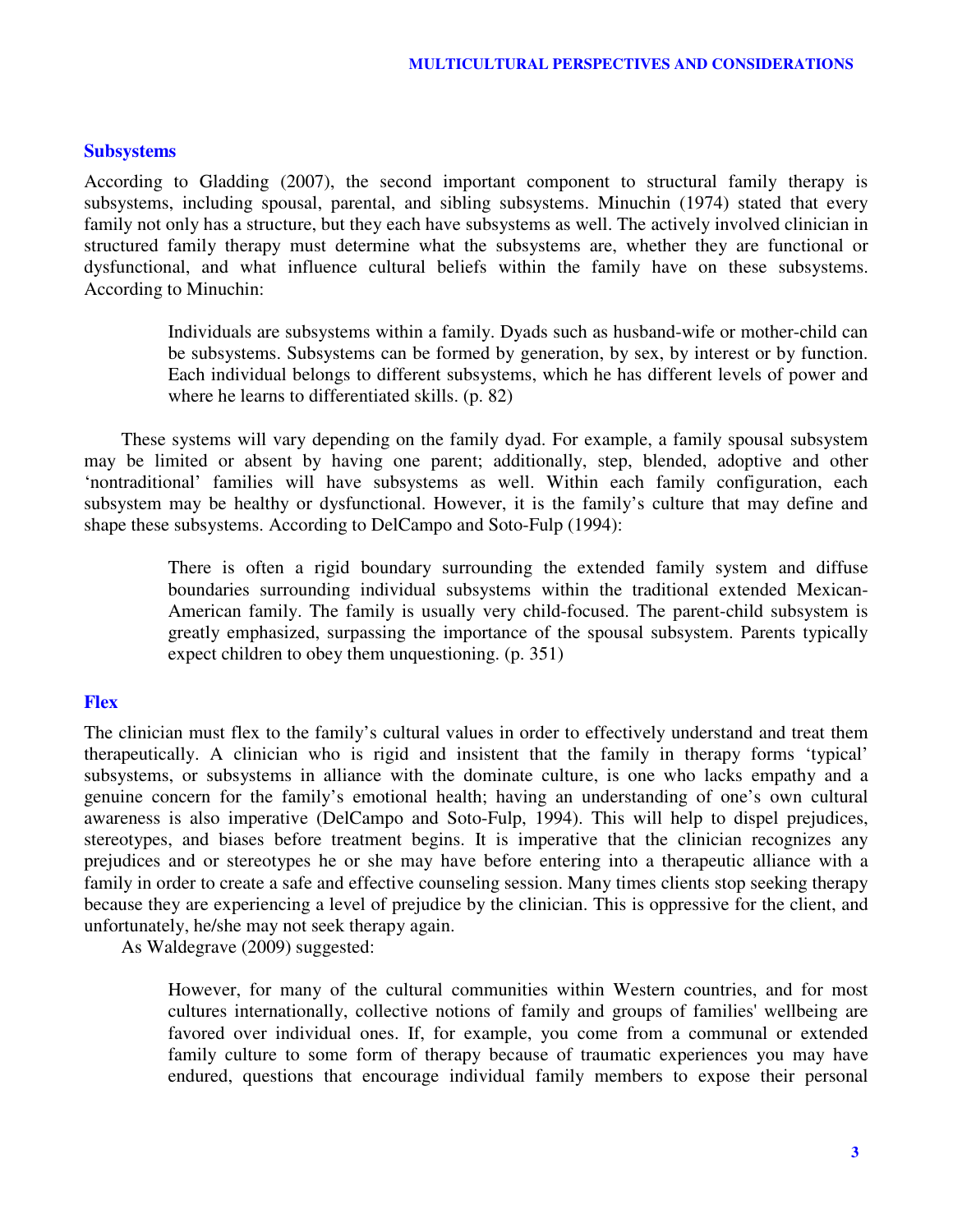feelings with no regard to the family's cultural sense of order, may be inappropriate and even alienating. (p. 87)

This is true as well with the Native American culture as Defrene (1994) suggested:

Native American Indians encounter frustration in their daily lives as they are forced to interact with non-Native individuals. There is a general suspicion of the non-Native population by Native American Indians; consequently, any counseling orientation or approach will be recognized as an intrusion. (p. 144)

Although it may seem obvious that clinicians are aware of this feeling held by some Native Americans, it is not universal. By not recognizing nor being empathetic to the Native American's beliefs, it keeps the oppressive feelings perpetuating.

Finally, the reflective practitioner may ask: Has the family's culture been considered contextually within the subsystems? Is acculturation an issue? Is there enmeshment or disengagement within the subsystems? (Minuchin, 1974). If so, how are the communication and other interactions being effected? What changes will enhance the relationship of the subsystems? The understanding of subsystems within each family and the influence of culture on these systems is essential for effective therapy.

## **Boundaries**

The third premise of this theory includes the concept of boundaries (Minuchin, 1974). As with the first two premises, each family is functioning with boundaries. The level of functionality of each of the boundary configurations amongst members must be diagnosed and carefully considered by the therapist. According to Vetere (2001):

> The boundaries of a subsystem are said to be the rules defining who participates and how. The function of boundaries is to protect the differentiation of the subsystem. Every family subsystem is said to have specific tasks and make specific demands on its members; and the development of interpersonal skills achieved in these subsystems is predicated on the subsystem's freedom from interference by other subsystems, as might be seen with a diffuse subsystem boundary. According to this approach, proper functioning within the subsystems implies clear boundaries. (p. 134)

Structural family therapists must actively join with the family in order to assess the functionality of the boundaries between each family member (Minuchin, 1974). Navarre (1998) suggested, "Boundaries are based upon the ideal structure of the family which should include essential functions such as support, nurturance, and socialization of each family member" (p. 558).

### **Change**

When boundaries are clearly defined, family problems may be minimal. However, if problems present, families are not successful in creating healthy solutions when using repetitive and ineffective techniques such as yelling, and arguing; this is known as first order change (Cook, 2008, p. 15). Further, Cook (2008) stated: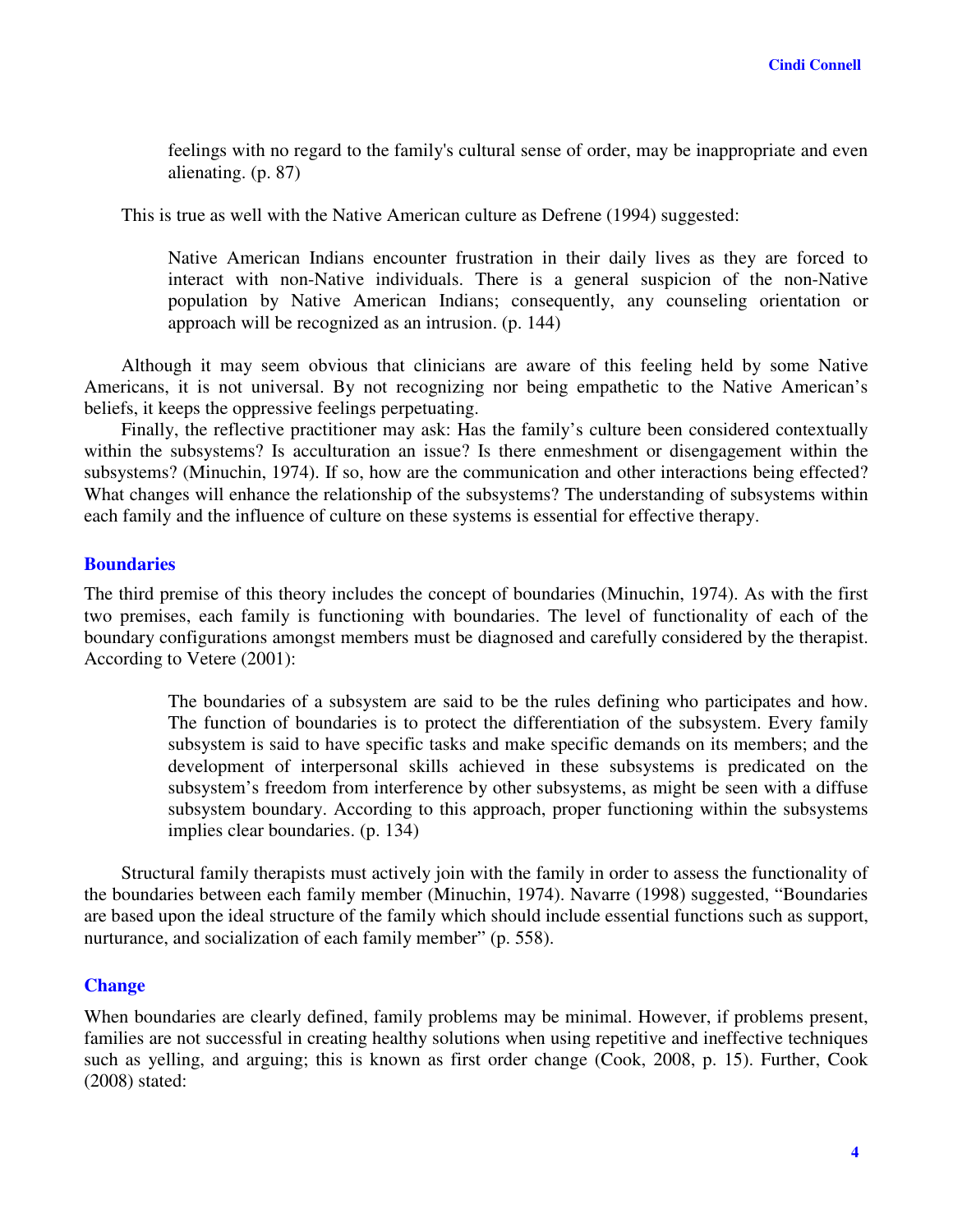First order change is defined as a class of resolutions that do not change a problem or make a problem worse. In Contrast, second-order change is a change of those first-order resolutions, which results in a resolution of the problem. (p. 15)

Through motivational interviewing, the therapist may determine that the family has been utilizing first-order change techniques, while second-order techniques are essential to clarify boundaries. When boundaries are rigid or diffuse, however, the difficulties that arise may not be what brought the family to therapy; this rigidity or diffuse must be carefully analyzed by the therapist in order to help create second-order change. A multicultural-sensitive therapist must analyze questions such as: Is the level of acculturation creating a problem with boundaries? How does culture define boundaries within this family? Is the family deviating from the family's cultural boundaries? Is the family willing to depart/conform from their cultural beliefs for the betterment of the family? Will the family embrace or negate change within their established boundaries? Once the clinician has analyzed these areas, the techniques used in structural family therapy must be represented by the clinician's culturally sensitive approach in creating change in the functionality of the boundaries. DelCampo and Soto-Fulp (1994) suggested, "Diffuse boundaries between the couple and their parents is a common source of conflict seen in Mexican-American marriages" (p. 357). This is not isolated to the Mexican American culture; unless cultural expectations are understood and accepted by both married couples, diffuse boundaries can become extremely problematic within the spousal subsystem. According to Waldegrave (2009):

> In a therapeutic setting, for example, families, whose traditions of meaning and ways of doing things may be centuries old, are often co-opted into the world and constructions of the therapist or counselor. The metaphors of the families' culture are usually absent. So too are its rituals. The intimacy of the culture is absent, as are its significant meanings. And this happens when the families are in very vulnerable states, which is why they're seeking therapeutic help in the first place. (p.88)

It is not the position of the clinical to impose his or her beliefs as to how boundaries should be defined; rather, the clinician facilitates change that is culturally sensitive, with the intention of creating healthy and acceptable boundaries amongst each family member and the family as a system. This is illustrated further as DelCampo and Soto-Fulp (1994) stated:

> The therapist's task from a structural family therapy perspective is to free them from rigid habits and behavioral sequences that are no longer functional. This calls for working with the structure, subsystems, boundaries and developmental level of the family. (p. 354)

When implementing the three fundamental premises of structural family therapy, a culturally sensitive therapist will actively pursue education to learn about the family's culture as it relates to its level of functionality; this may include research, questionnaires for the family to complete, or open discussions during therapy. Since structure, subsystems and boundaries are all affected by culture, the clinician needs to be sensitive to each component of the culture and to implement strategies that promote joining with the family (Minuchin, 1974). This culturally sensitive and safe therapeutic environment is essential to facilitating positive and proactive change for each family in therapy.